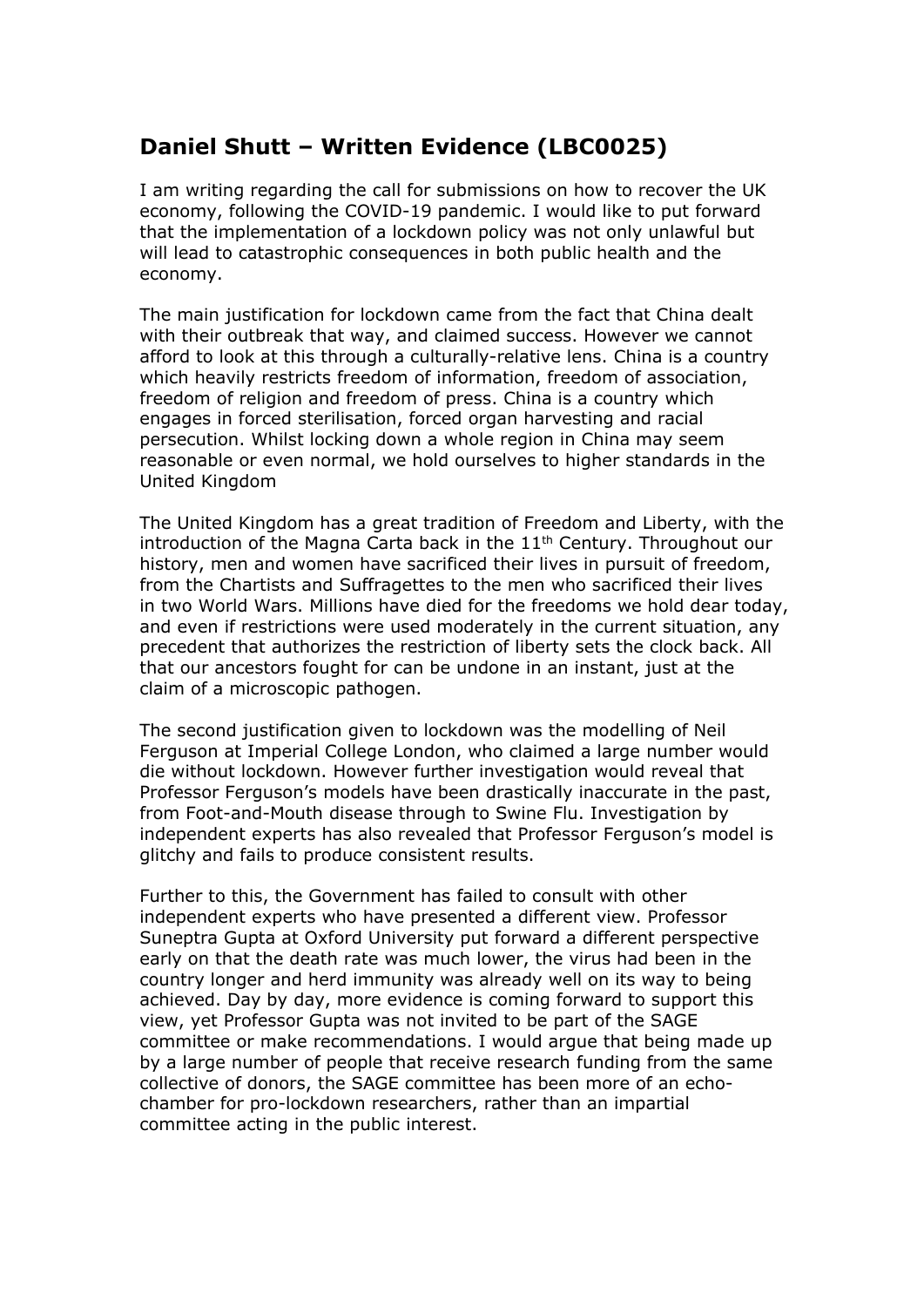The third justification for lockdown was public hysteria following sensationalised media coverage. We were presented with dramatic footage of ICU wards in Wuhan and Lombardy, claiming this would soon come to the UK. The media failed to put into perspective that Wuhan and Lombardy are both epicentres of pollution and industry, with a high incidence of respiratory problems amongst the population. The same trends were never going to be observed in the UK, and as we now know, hospitals have largely sat empty throughout this 'pandemic'.

We were told, and Government policy was based on the notion that this was a new Coronavirus with a 3% death rate, nobody was immune to it, anyone could catch it and anyone could die from it. I would suggest that the Government should have gone by the principle of Occam, and the burden should have been on the Scientific community to evidence these assumptions.

In the absence of any other evidence, the assumption should have been that COVID-19 was just a coronavirus, no different to many others in circulation including the common cold virus. Professor Michael Levitt has modelled that such viruses have an initial potent spread of about 10 weeks before burning themselves out and becoming much more minor infections (having correctly modelled the cycle of the outbreak in Wuhan, Italy and the UK based on this assumption). We also know that as with other coronaviruses, it is only the elderly and the chronically ill that are at risk. In the UK, the average age of death during the pandemic was 78.5 compared with 79.5 previously. Data from Italy showed that 99% of deaths had at least one other condition significantly contributing to the cause of death, and in many cases three or more. The reality is that we closed down our country and destroyed our economy for what is essentially just a common cold in it's potent infancy.

Another problem that must be highlighted is the fact that the introduction of lockdown severely impeded our ability to understand the Coronavirus and potential treatments. By drastically altering the way in which UK citizens live on a day to day basis, it is no longer possible to draw a cause and effect relationship from the virus - we do not know that such changes are not down to lifestyle changes because of lockdown. For example, we saw deaths spike around 8th April, two weeks after lockdown was introduced, but one could argue that the media hysteria and introduction of lockdown severely depressed peoples immune system and caused such a spike. Similarly, we saw a rise in Kawasaki syndrome symptoms around late April/May which was described as being "linked to" the virus. However it could be argued that this is because more children were indoors, potentially spending more time in front of the TV, not exercising, not eating well etc. The introduction of lockdown means that we can only observe correlation and not cause-and-effect.

It's also indisputable that lockdown has caused many deaths from suicide, untreated cancer, heart conditions etc. We also have to consider the effect of lockdown in driving more long term conditions. I'm quite active normally and during lockdown I have continued to exercise regularly, yet I've noticed a decrease in my cardio and stamina, just from the fact that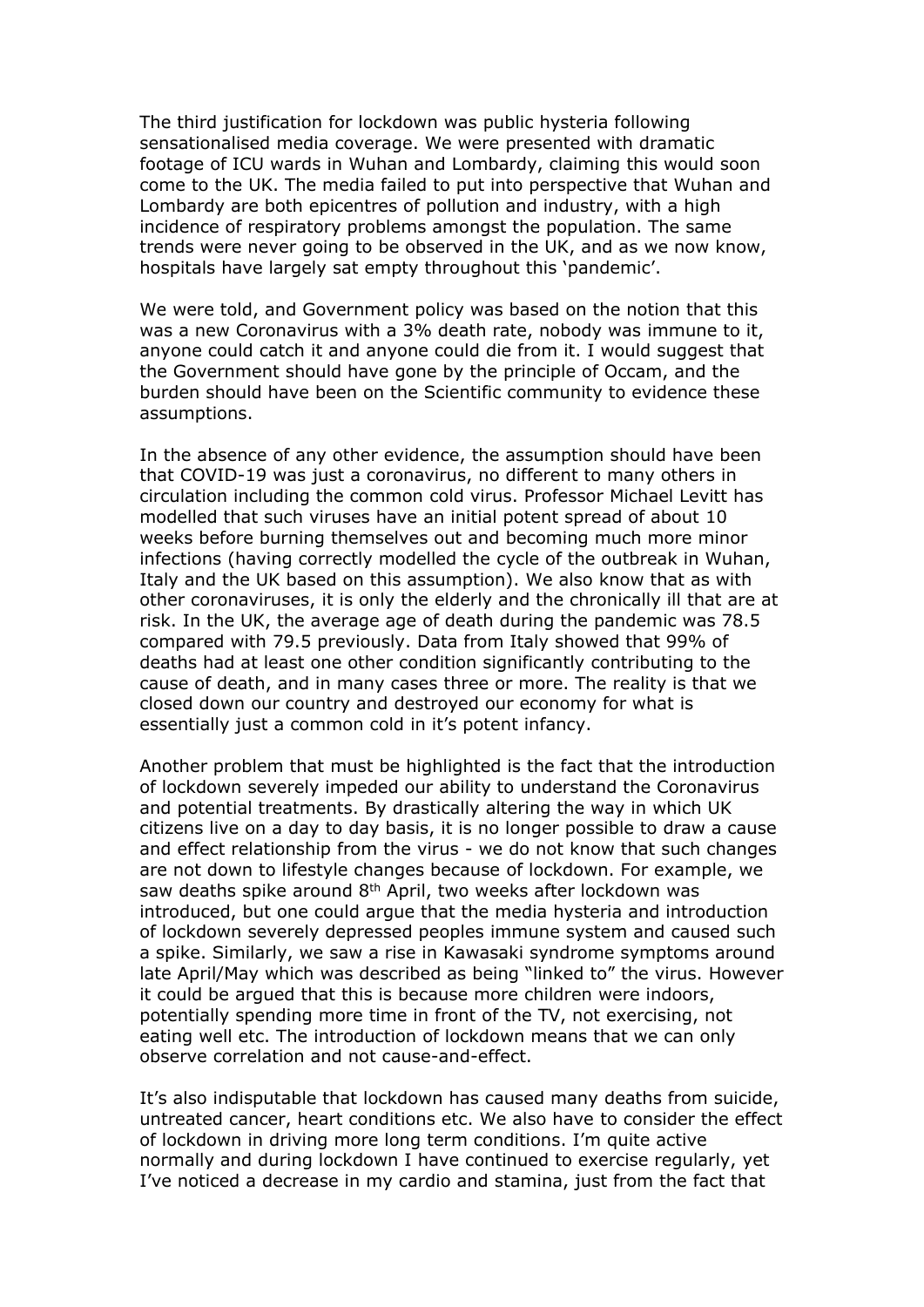Im not walking to-and-from work, around the office etc. If it can have such a drastic effect on me, what effect has it had on people who have not exercised, sat on the couch for three months, eaten junk food, drank, smoked etc. I predict that as a result of lockdown, we are going to see a dramatic increase in long-term health conditions such as obesity, diabetes and heart conditions, and part of the recovery plan must be to prepare the NHS with the resources to manage a growth in these conditions.

This brings me onto the superstition of Social Distancing and masks. There is no substantial scientific evidence to show that staying 2metres apart from one another or wearing masks does anything more significant than avoiding walking under ladders or in front of black cats. Professor Beda Stadler highlights that contracting a virus is very much dependent on the viral load you take in. In other words, you're likely to contract a virus in a hospital, an office or a carehome where you are in close proximity to the same person for a long, ongoing period of time, if they have a virus. You're not likely to contract it by sitting next to someone on the bus for 10 minutes or walking past them in a supermarket aisle or a gym or a cinema, or being on the next table from them in a pub or a restaurant.

As a species, we naturally socially distance ourselves in a way that protects us from viruses. When we are around someone that we are intimate with, we will stand close to them. When we are around a stranger, we will stand further away and if they come too close, we instinctively feel uncomfortable and take a step back. These instincts have specifically evolved to protect us from pathogens, and there really is no need to encourage superstitions and OCD like behaviour amongst the British public which is damaging to businesses, let alone present it as scientific truth.

So coming back to the question - how should the UK recover from COVID-19? I would suggest that the House of Lords should convene an imminent enquiry, calling for evidence from scientists, psychologists, businesspeople, economists etc who are critical of lockdown to review the data independently. When it is revealed, as the data clearly shows, that COVID-19 never posed a significant risk to the vast majority of the population and has been the most dramatic reaction to a scaremongering crisis in British history, the House of Lords should take the following action:

- Declare the imposition of lockdown in the United Kingdom to be unlawful, in contravention of the Magna Carta and the European Convention of Human Rights, ensuring that it may never be implemented again at national or local level.

- Call upon Prime Minister Boris Johnson to make a full formal televised apology to the British people, and carry out a full investigation into where the British Government went wrong.

- Remove all mandatory social distancing and mask-wearing policies at both National Government and local authority levels. Allow all businesses to return to operating as they did prior to March 2020.